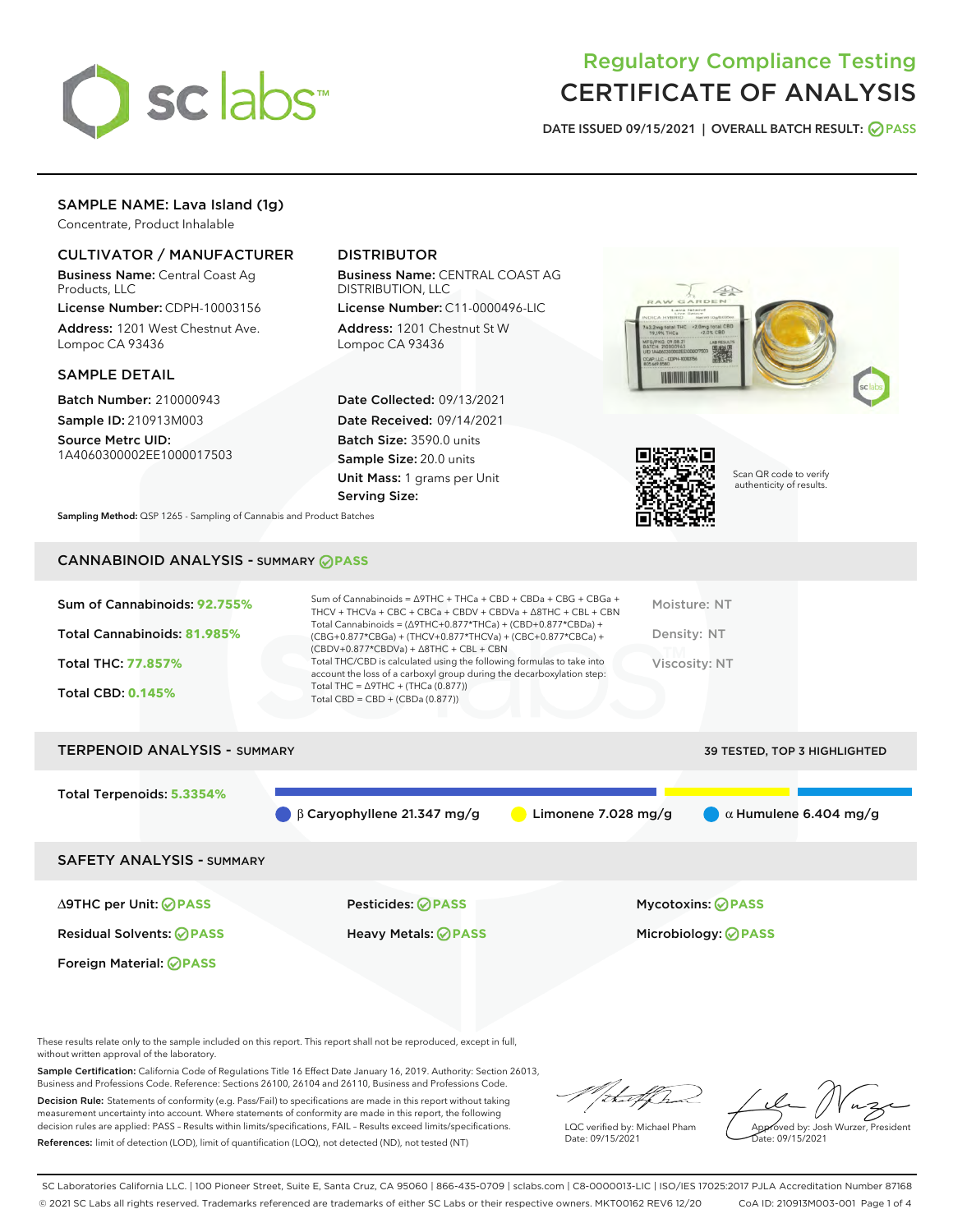



LAVA ISLAND (1G) | DATE ISSUED 09/15/2021 | OVERALL BATCH RESULT: O PASS

#### CANNABINOID TEST RESULTS - 09/14/2021 2 PASS

Tested by high-performance liquid chromatography with diode-array detection (HPLC-DAD). **Method:** QSP 1157 - Analysis of Cannabinoids by HPLC-DAD

#### TOTAL CANNABINOIDS: **81.985%**

Total Cannabinoids (Total THC) + (Total CBD) + (Total CBG) + (Total THCV) + (Total CBC) + (Total CBDV) + ∆8THC + CBL + CBN

TOTAL THC: **77.857%** Total THC (∆9THC+0.877\*THCa)

TOTAL CBD: **0.145%**

Total CBD (CBD+0.877\*CBDa)

TOTAL CBG: 2.29% Total CBG (CBG+0.877\*CBGa)

TOTAL THCV: 0.515% Total THCV (THCV+0.877\*THCVa)

TOTAL CBC: 1.178% Total CBC (CBC+0.877\*CBCa)

TOTAL CBDV: ND Total CBDV (CBDV+0.877\*CBDVa)

| <b>COMPOUND</b>  | LOD/LOQ<br>(mg/g)          | <b>MEASUREMENT</b><br><b>UNCERTAINTY</b><br>(mg/g) | <b>RESULT</b><br>(mg/g) | <b>RESULT</b><br>(%) |
|------------------|----------------------------|----------------------------------------------------|-------------------------|----------------------|
| <b>THCa</b>      | 0.05 / 0.14                | ±21.399                                            | 832.66                  | 83.266               |
| <b>A9THC</b>     | 0.06 / 0.26                | ±1.663                                             | 48.33                   | 4.833                |
| <b>CBGa</b>      | 0.1 / 0.2                  | ±1.22                                              | 23.4                    | 2.34                 |
| <b>CBCa</b>      | 0.07/0.28                  | ±0.601                                             | 12.29                   | 1.229                |
| <b>THCVa</b>     | 0.07/0.20                  | ±0.280                                             | 5.87                    | 0.587                |
| <b>CBG</b>       | 0.06/0.19                  | ±0.093                                             | 2.35                    | 0.235                |
| <b>CBDa</b>      | 0.02 / 0.19                | ±0.048                                             | 1.65                    | 0.165                |
| <b>CBC</b>       | 0.2/0.5                    | ±0.03                                              | 1.0                     | 0.10                 |
| $\triangle$ 8THC | 0.1 / 0.4                  | N/A                                                | <b>ND</b>               | <b>ND</b>            |
| <b>THCV</b>      | 0.1/0.2                    | N/A                                                | <b>ND</b>               | <b>ND</b>            |
| <b>CBD</b>       | 0.07/0.29                  | N/A                                                | <b>ND</b>               | <b>ND</b>            |
| <b>CBDV</b>      | 0.04/0.15                  | N/A                                                | <b>ND</b>               | <b>ND</b>            |
| <b>CBDVa</b>     | 0.03/0.53                  | N/A                                                | <b>ND</b>               | <b>ND</b>            |
| <b>CBL</b>       | 0.06 / 0.24                | N/A                                                | <b>ND</b>               | <b>ND</b>            |
| <b>CBN</b>       | 0.1/0.3                    | N/A                                                | <b>ND</b>               | <b>ND</b>            |
|                  | <b>SUM OF CANNABINOIDS</b> |                                                    | 927.55 mg/g             | 92.755%              |

#### **UNIT MASS: 1 grams per Unit**

| ∆9THC per Unit                        | 1120 per-package limit     | 48.33 mg/unit<br><b>PASS</b> |  |  |
|---------------------------------------|----------------------------|------------------------------|--|--|
| <b>Total THC per Unit</b>             |                            | 778.57 mg/unit               |  |  |
| <b>CBD per Unit</b>                   |                            | <b>ND</b>                    |  |  |
| <b>Total CBD per Unit</b>             |                            | $1.45$ mg/unit               |  |  |
| Sum of Cannabinoids<br>per Unit       |                            | 927.55 mg/unit               |  |  |
| <b>Total Cannabinoids</b><br>per Unit |                            | 819.85 mg/unit               |  |  |
| <b>MOISTURE TEST RESULT</b>           | <b>DENSITY TEST RESULT</b> | <b>VISCOSITY TEST RESULT</b> |  |  |

Not Tested

Not Tested

Not Tested

#### TERPENOID TEST RESULTS - 09/15/2021

Terpene analysis utilizing gas chromatography-flame ionization detection (GC-FID). **Method:** QSP 1192 - Analysis of Terpenoids by GC-FID

| <b>COMPOUND</b>           | LOD/LOQ<br>(mg/g) | <b>MEASUREMENT</b><br><b>UNCERTAINTY</b><br>(mg/g) | <b>RESULT</b><br>(mg/g)                         | <b>RESULT</b><br>$(\%)$ |
|---------------------------|-------------------|----------------------------------------------------|-------------------------------------------------|-------------------------|
| $\beta$ Caryophyllene     | 0.004 / 0.012     | ±0.7600                                            | 21.347                                          | 2.1347                  |
| Limonene                  | 0.005 / 0.016     | ±0.1005                                            | 7.028                                           | 0.7028                  |
| $\alpha$ Humulene         | 0.009/0.029       | ±0.2056                                            | 6.404                                           | 0.6404                  |
| <b>Myrcene</b>            | 0.008 / 0.025     | ±0.0532                                            | 4.126                                           | 0.4126                  |
| Linalool                  | 0.009 / 0.032     | ±0.1485                                            | 3.907                                           | 0.3907                  |
| $\alpha$ Bisabolol        | 0.008 / 0.026     | ±0.1288                                            | 2.412                                           | 0.2412                  |
| trans- $\beta$ -Farnesene | 0.008 / 0.025     | ±0.0649                                            | 1.827                                           | 0.1827                  |
| Ocimene                   | 0.011 / 0.038     | ±0.0522                                            | 1.627                                           | 0.1627                  |
| Fenchol                   | 0.010 / 0.034     | ±0.0317                                            | 0.818                                           | 0.0818                  |
| Terpineol                 | 0.016 / 0.055     | ±0.0497                                            | 0.810                                           | 0.0810                  |
| $\beta$ Pinene            | 0.004 / 0.014     | ±0.0089                                            | 0.777                                           | 0.0777                  |
| $\alpha$ Pinene           | 0.005 / 0.017     | ±0.0044                                            | 0.509                                           | 0.0509                  |
| Nerolidol                 | 0.009 / 0.028     | ±0.0300                                            | 0.477                                           | 0.0477                  |
| Caryophyllene<br>Oxide    | 0.010 / 0.033     | ±0.0192                                            | 0.418                                           | 0.0418                  |
| Terpinolene               | 0.008 / 0.026     | ±0.0061                                            | 0.297                                           | 0.0297                  |
| <b>Borneol</b>            | 0.005 / 0.016     | ±0.0088                                            | 0.209                                           | 0.0209                  |
| Fenchone                  | 0.009 / 0.028     | ±0.0035                                            | 0.120                                           | 0.0120                  |
| Camphene                  | 0.005 / 0.015     | ±0.0010                                            | 0.083                                           | 0.0083                  |
| Sabinene Hydrate          | 0.006 / 0.022     | ±0.0018                                            | 0.047                                           | 0.0047                  |
| Eucalyptol                | 0.006 / 0.018     | ±0.0011                                            | 0.045                                           | 0.0045                  |
| Geraniol                  | 0.002 / 0.007     | ±0.0011                                            | 0.024                                           | 0.0024                  |
| Nerol                     | 0.003 / 0.011     | ±0.0010                                            | 0.023                                           | 0.0023                  |
| $\gamma$ Terpinene        | 0.006 / 0.018     | ±0.0003                                            | 0.019                                           | 0.0019                  |
| Sabinene                  | 0.004 / 0.014     | N/A                                                | <loq< th=""><th><loq< th=""></loq<></th></loq<> | <loq< th=""></loq<>     |
| $\alpha$ Phellandrene     | 0.006 / 0.020     | N/A                                                | <loq< th=""><th><loq< th=""></loq<></th></loq<> | <loq< th=""></loq<>     |
| $\alpha$ Terpinene        | 0.005 / 0.017     | N/A                                                | <loq< th=""><th><loq< th=""></loq<></th></loq<> | <loq< th=""></loq<>     |
| Guaiol                    | 0.009 / 0.030     | N/A                                                | <loq< th=""><th><loq< th=""></loq<></th></loq<> | <loq< th=""></loq<>     |
| 3 Carene                  | 0.005 / 0.018     | N/A                                                | <b>ND</b>                                       | <b>ND</b>               |
| p-Cymene                  | 0.005 / 0.016     | N/A                                                | ND                                              | <b>ND</b>               |
| (-)-Isopulegol            | 0.005 / 0.016     | N/A                                                | <b>ND</b>                                       | <b>ND</b>               |
| Camphor                   | 0.006 / 0.019     | N/A                                                | ND                                              | <b>ND</b>               |
| Isoborneol                | 0.004 / 0.012     | N/A                                                | ND                                              | ND                      |
| Menthol                   | 0.008 / 0.025     | N/A                                                | ND                                              | <b>ND</b>               |
| Citronellol               | 0.003 / 0.010     | N/A                                                | ND                                              | <b>ND</b>               |
| R-(+)-Pulegone            | 0.003 / 0.011     | N/A                                                | ND                                              | ND                      |
| <b>Geranyl Acetate</b>    | 0.004 / 0.014     | N/A                                                | ND                                              | ND                      |
| $\alpha$ Cedrene          | 0.005 / 0.016     | N/A                                                | ND                                              | <b>ND</b>               |
| Valencene                 | 0.009 / 0.030     | N/A                                                | ND                                              | ND                      |
| Cedrol                    | 0.008 / 0.027     | N/A                                                | ND                                              | <b>ND</b>               |
| <b>TOTAL TERPENOIDS</b>   |                   |                                                    | 53.354 mg/g                                     | 5.3354%                 |

SC Laboratories California LLC. | 100 Pioneer Street, Suite E, Santa Cruz, CA 95060 | 866-435-0709 | sclabs.com | C8-0000013-LIC | ISO/IES 17025:2017 PJLA Accreditation Number 87168 © 2021 SC Labs all rights reserved. Trademarks referenced are trademarks of either SC Labs or their respective owners. MKT00162 REV6 12/20 CoA ID: 210913M003-001 Page 2 of 4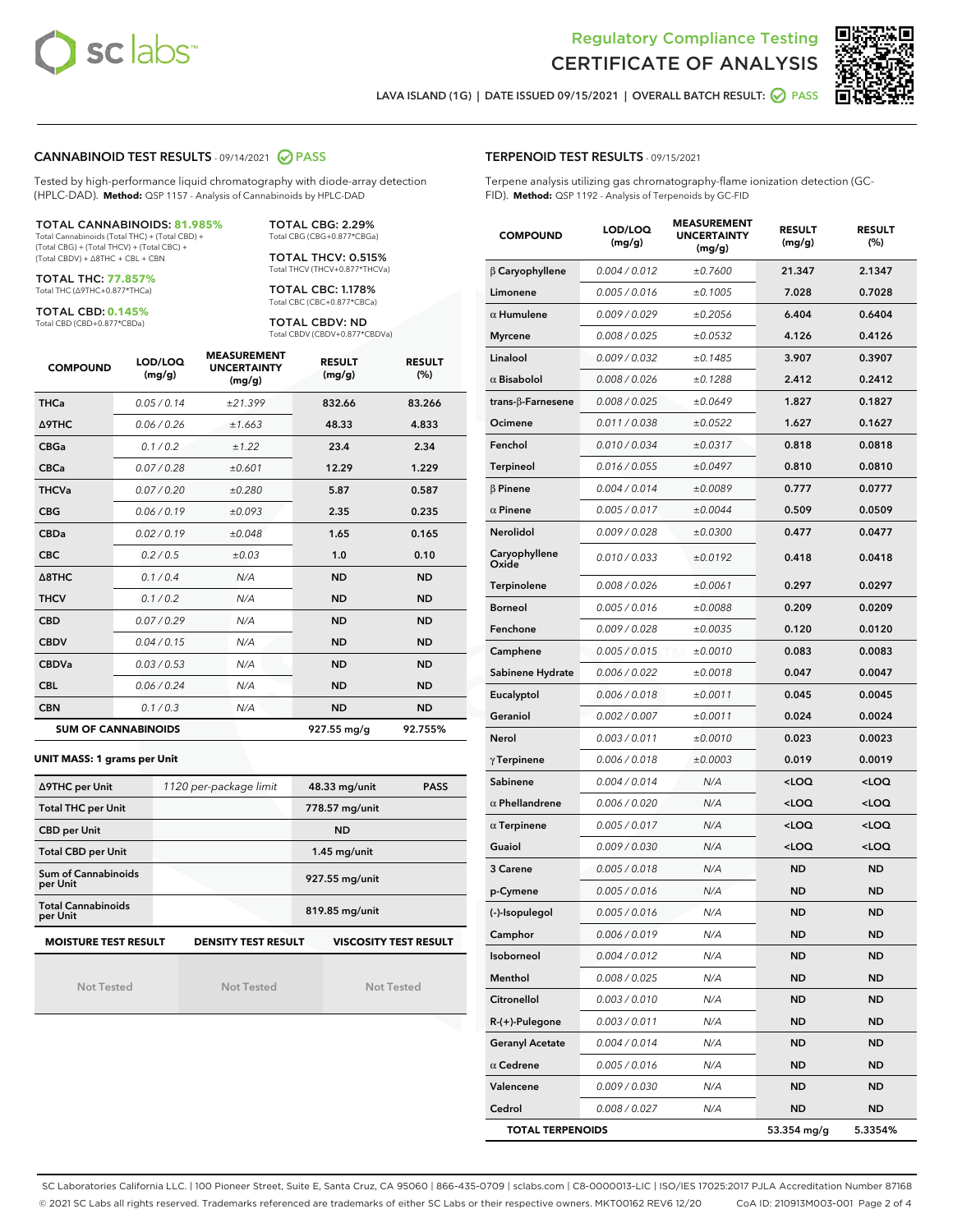



LAVA ISLAND (1G) | DATE ISSUED 09/15/2021 | OVERALL BATCH RESULT: 2 PASS

#### CATEGORY 1 PESTICIDE TEST RESULTS - 09/14/2021 2 PASS

Pesticide and plant growth regulator analysis utilizing high-performance liquid chromatography-mass spectrometry (HPLC-MS) or gas chromatography-mass spectrometry (GC-MS). \*GC-MS utilized where indicated. **Method:** QSP 1212 - Analysis of Pesticides and Mycotoxins by LC-MS or QSP 1213 - Analysis of Pesticides by GC-MS

| <b>COMPOUND</b>             | LOD/LOQ<br>$(\mu g/g)$ | <b>ACTION</b><br><b>LIMIT</b><br>$(\mu g/g)$ | <b>MEASUREMENT</b><br><b>UNCERTAINTY</b><br>$(\mu g/g)$ | <b>RESULT</b><br>$(\mu g/g)$ | <b>RESULT</b> |
|-----------------------------|------------------------|----------------------------------------------|---------------------------------------------------------|------------------------------|---------------|
| Aldicarb                    | 0.03 / 0.08            | $\ge$ LOD                                    | N/A                                                     | <b>ND</b>                    | <b>PASS</b>   |
| Carbofuran                  | 0.02/0.05              | $\geq$ LOD                                   | N/A                                                     | <b>ND</b>                    | <b>PASS</b>   |
| Chlordane*                  | 0.03 / 0.08            | $>$ LOD                                      | N/A                                                     | <b>ND</b>                    | <b>PASS</b>   |
| Chlorfenapyr*               | 0.03/0.10              | $>$ LOD                                      | N/A                                                     | <b>ND</b>                    | <b>PASS</b>   |
| Chlorpyrifos                | 0.02 / 0.06            | $\geq$ LOD                                   | N/A                                                     | <b>ND</b>                    | <b>PASS</b>   |
| Coumaphos                   | 0.02 / 0.07            | $\ge$ LOD                                    | N/A                                                     | <b>ND</b>                    | <b>PASS</b>   |
| Daminozide                  | 0.02 / 0.07            | $\ge$ LOD                                    | N/A                                                     | <b>ND</b>                    | <b>PASS</b>   |
| <b>DDVP</b><br>(Dichlorvos) | 0.03/0.09              | $\ge$ LOD                                    | N/A                                                     | <b>ND</b>                    | <b>PASS</b>   |
| Dimethoate                  | 0.03/0.08              | $\ge$ LOD                                    | N/A                                                     | <b>ND</b>                    | <b>PASS</b>   |
| Ethoprop(hos)               | 0.03/0.10              | $>$ LOD                                      | N/A                                                     | <b>ND</b>                    | <b>PASS</b>   |
| Etofenprox                  | 0.02 / 0.06            | $\ge$ LOD                                    | N/A                                                     | <b>ND</b>                    | <b>PASS</b>   |
| Fenoxycarb                  | 0.03/0.08              | $\ge$ LOD                                    | N/A                                                     | <b>ND</b>                    | <b>PASS</b>   |
| Fipronil                    | 0.03/0.08              | $\ge$ LOD                                    | N/A                                                     | <b>ND</b>                    | <b>PASS</b>   |
| Imazalil                    | 0.02 / 0.06            | $>$ LOD                                      | N/A                                                     | <b>ND</b>                    | <b>PASS</b>   |
| Methiocarb                  | 0.02 / 0.07            | $\ge$ LOD                                    | N/A                                                     | <b>ND</b>                    | <b>PASS</b>   |
| Methyl<br>parathion         | 0.03/0.10              | $\ge$ LOD                                    | N/A                                                     | <b>ND</b>                    | <b>PASS</b>   |
| <b>Mevinphos</b>            | 0.03/0.09              | $\ge$ LOD                                    | N/A                                                     | <b>ND</b>                    | <b>PASS</b>   |
| Paclobutrazol               | 0.02 / 0.05            | $\ge$ LOD                                    | N/A                                                     | <b>ND</b>                    | <b>PASS</b>   |
| Propoxur                    | 0.03/0.09              | $\ge$ LOD                                    | N/A                                                     | <b>ND</b>                    | <b>PASS</b>   |
| Spiroxamine                 | 0.03/0.08              | $\ge$ LOD                                    | N/A                                                     | <b>ND</b>                    | <b>PASS</b>   |
| Thiacloprid                 | 0.03/0.10              | $\ge$ LOD                                    | N/A                                                     | <b>ND</b>                    | <b>PASS</b>   |

#### CATEGORY 2 PESTICIDE TEST RESULTS - 09/14/2021 @ PASS

| <b>COMPOUND</b>          | LOD/LOO<br>$(\mu g/g)$ | <b>ACTION</b><br>LIMIT<br>$(\mu g/g)$ | <b>MEASUREMENT</b><br><b>UNCERTAINTY</b><br>$(\mu g/g)$ | <b>RESULT</b><br>$(\mu g/g)$ | <b>RESULT</b> |  |
|--------------------------|------------------------|---------------------------------------|---------------------------------------------------------|------------------------------|---------------|--|
| Abamectin                | 0.03/0.10              | 0.1                                   | N/A                                                     | <b>ND</b>                    | <b>PASS</b>   |  |
| Acephate                 | 0.02/0.07              | 0.1                                   | N/A                                                     | <b>ND</b>                    | <b>PASS</b>   |  |
| Acequinocyl              | 0.02/0.07              | 0.1                                   | N/A                                                     | <b>ND</b>                    | <b>PASS</b>   |  |
| Acetamiprid              | 0.02 / 0.05            | 0.1                                   | N/A                                                     | <b>ND</b>                    | <b>PASS</b>   |  |
| Azoxystrobin             | 0.02/0.07              | 0.1                                   | N/A                                                     | <b>ND</b>                    | <b>PASS</b>   |  |
| <b>Bifenazate</b>        | 0.01 / 0.04            | 0.1                                   | N/A                                                     | <b>ND</b>                    | <b>PASS</b>   |  |
| <b>Bifenthrin</b>        | 0.02 / 0.05            | 3                                     | N/A                                                     | <b>ND</b>                    | <b>PASS</b>   |  |
| <b>Boscalid</b>          | 0.03/0.09              | 0.1                                   | N/A                                                     | <b>ND</b>                    | <b>PASS</b>   |  |
| Captan                   | 0.19/0.57              | 0.7                                   | N/A                                                     | <b>ND</b>                    | <b>PASS</b>   |  |
| Carbaryl                 | 0.02/0.06              | 0.5                                   | N/A                                                     | <b>ND</b>                    | <b>PASS</b>   |  |
| Chlorantranilip-<br>role | 0.04/0.12              | 10                                    | N/A                                                     | <b>ND</b>                    | <b>PASS</b>   |  |
| Clofentezine             | 0.03/0.09              | 0.1                                   | N/A                                                     | <b>ND</b>                    | <b>PASS</b>   |  |

| <b>CATEGORY 2 PESTICIDE TEST RESULTS</b> - 09/14/2021 continued |
|-----------------------------------------------------------------|
|-----------------------------------------------------------------|

| <b>COMPOUND</b>               | LOD/LOQ<br>(µg/g) | <b>ACTION</b><br><b>LIMIT</b><br>(µg/g) | <b>MEASUREMENT</b><br><b>UNCERTAINTY</b><br>$(\mu g/g)$ | <b>RESULT</b><br>(µg/g) | <b>RESULT</b> |
|-------------------------------|-------------------|-----------------------------------------|---------------------------------------------------------|-------------------------|---------------|
| Cyfluthrin                    | 0.12 / 0.38       | $\overline{c}$                          | N/A                                                     | <b>ND</b>               | <b>PASS</b>   |
| Cypermethrin                  | 0.11 / 0.32       | $\mathcal{I}$                           | N/A                                                     | <b>ND</b>               | <b>PASS</b>   |
| <b>Diazinon</b>               | 0.02 / 0.05       | 0.1                                     | N/A                                                     | <b>ND</b>               | <b>PASS</b>   |
| Dimethomorph                  | 0.03 / 0.09       | 2                                       | N/A                                                     | <b>ND</b>               | <b>PASS</b>   |
| Etoxazole                     | 0.02 / 0.06       | 0.1                                     | N/A                                                     | <b>ND</b>               | <b>PASS</b>   |
| Fenhexamid                    | 0.03 / 0.09       | 0.1                                     | N/A                                                     | <b>ND</b>               | <b>PASS</b>   |
| Fenpyroximate                 | 0.02 / 0.06       | 0.1                                     | N/A                                                     | <b>ND</b>               | <b>PASS</b>   |
| Flonicamid                    | 0.03 / 0.10       | 0.1                                     | N/A                                                     | <b>ND</b>               | <b>PASS</b>   |
| Fludioxonil                   | 0.03/0.10         | 0.1                                     | N/A                                                     | <b>ND</b>               | <b>PASS</b>   |
| Hexythiazox                   | 0.02 / 0.07       | 0.1                                     | N/A                                                     | <b>ND</b>               | <b>PASS</b>   |
| Imidacloprid                  | 0.04 / 0.11       | 5                                       | N/A                                                     | <b>ND</b>               | <b>PASS</b>   |
| Kresoxim-methyl               | 0.02 / 0.07       | 0.1                                     | N/A                                                     | <b>ND</b>               | <b>PASS</b>   |
| <b>Malathion</b>              | 0.03 / 0.09       | 0.5                                     | N/A                                                     | <b>ND</b>               | <b>PASS</b>   |
| Metalaxyl                     | 0.02 / 0.07       | $\overline{c}$                          | N/A                                                     | <b>ND</b>               | <b>PASS</b>   |
| Methomyl                      | 0.03 / 0.10       | 1                                       | N/A                                                     | <b>ND</b>               | <b>PASS</b>   |
| Myclobutanil                  | 0.03 / 0.09       | 0.1                                     | N/A                                                     | <b>ND</b>               | <b>PASS</b>   |
| Naled                         | 0.02 / 0.07       | 0.1                                     | N/A                                                     | <b>ND</b>               | <b>PASS</b>   |
| Oxamyl                        | 0.04 / 0.11       | 0.5                                     | N/A                                                     | <b>ND</b>               | <b>PASS</b>   |
| Pentachloronitro-<br>benzene* | 0.03 / 0.09       | 0.1                                     | N/A                                                     | <b>ND</b>               | <b>PASS</b>   |
| Permethrin                    | 0.04 / 0.12       | 0.5                                     | N/A                                                     | <b>ND</b>               | <b>PASS</b>   |
| Phosmet                       | 0.03 / 0.10       | 0.1                                     | N/A                                                     | <b>ND</b>               | <b>PASS</b>   |
| Piperonylbu-<br>toxide        | 0.02 / 0.07       | 3                                       | N/A                                                     | <b>ND</b>               | <b>PASS</b>   |
| Prallethrin                   | 0.03 / 0.08       | 0.1                                     | N/A                                                     | <b>ND</b>               | <b>PASS</b>   |
| Propiconazole                 | 0.02 / 0.07       | 0.1                                     | N/A                                                     | <b>ND</b>               | <b>PASS</b>   |
| Pyrethrins                    | 0.04 / 0.12       | 0.5                                     | N/A                                                     | <b>ND</b>               | <b>PASS</b>   |
| Pyridaben                     | 0.02 / 0.07       | 0.1                                     | N/A                                                     | <b>ND</b>               | <b>PASS</b>   |
| Spinetoram                    | 0.02 / 0.07       | 0.1                                     | N/A                                                     | <b>ND</b>               | <b>PASS</b>   |
| Spinosad                      | 0.02 / 0.07       | 0.1                                     | N/A                                                     | <b>ND</b>               | <b>PASS</b>   |
| Spiromesifen                  | 0.02 / 0.05       | 0.1                                     | N/A                                                     | <b>ND</b>               | <b>PASS</b>   |
| Spirotetramat                 | 0.02 / 0.06       | 0.1                                     | N/A                                                     | <b>ND</b>               | <b>PASS</b>   |
| Tebuconazole                  | 0.02 / 0.07       | 0.1                                     | N/A                                                     | <b>ND</b>               | <b>PASS</b>   |
| Thiamethoxam                  | 0.03 / 0.10       | 5                                       | N/A                                                     | <b>ND</b>               | <b>PASS</b>   |
| Trifloxystrobin               | 0.03 / 0.08       | 0.1                                     | N/A                                                     | <b>ND</b>               | <b>PASS</b>   |

SC Laboratories California LLC. | 100 Pioneer Street, Suite E, Santa Cruz, CA 95060 | 866-435-0709 | sclabs.com | C8-0000013-LIC | ISO/IES 17025:2017 PJLA Accreditation Number 87168 © 2021 SC Labs all rights reserved. Trademarks referenced are trademarks of either SC Labs or their respective owners. MKT00162 REV6 12/20 CoA ID: 210913M003-001 Page 3 of 4